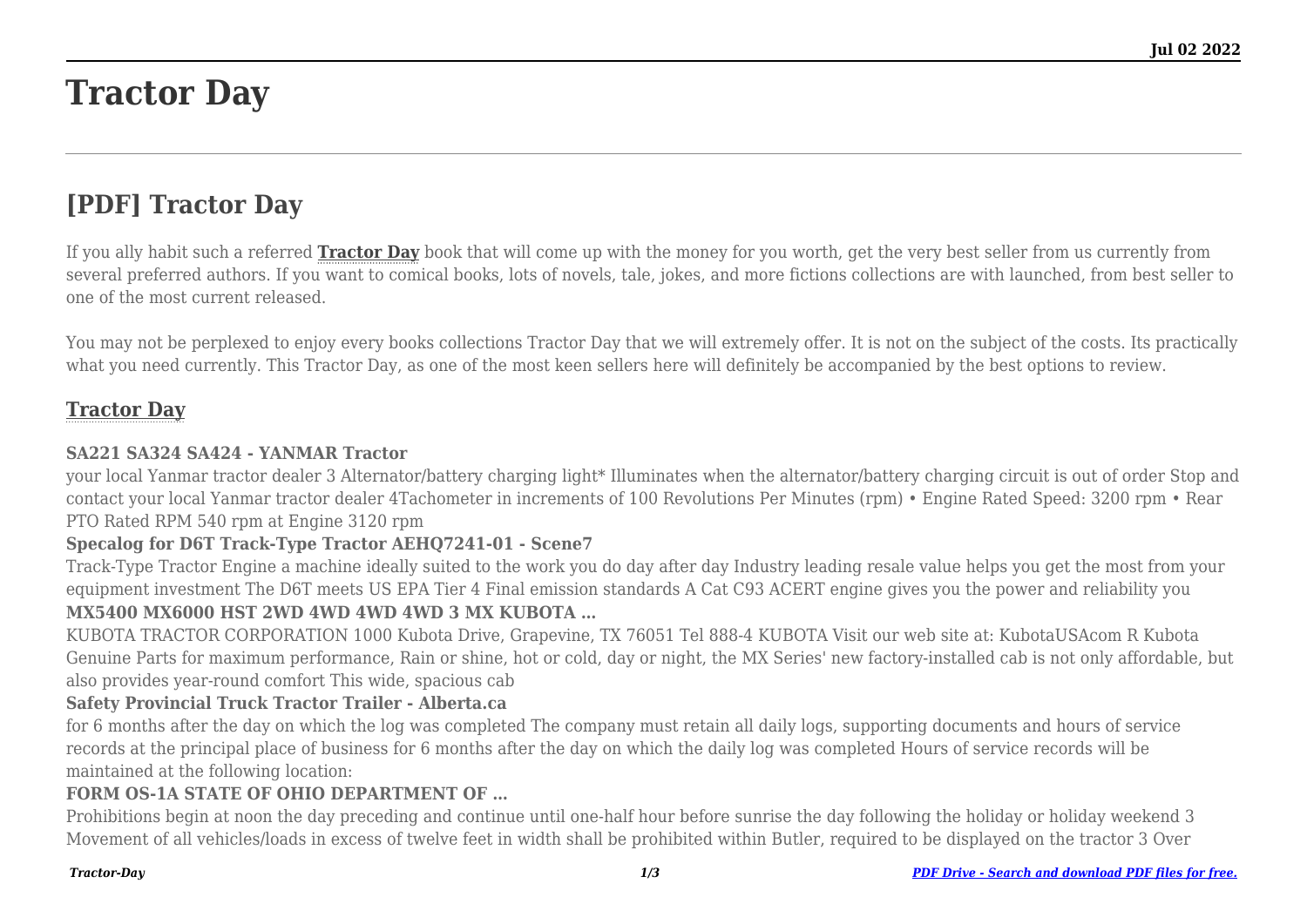length vehicles and loads or vehicles and loads

# **Employer-Reported Workplace Injuries and Illnesses – 2019**

Heavy and tractor-trailer truck drivers had a median number of DAFW of 19 days, down from 23 days in 2018 Light truck drivers had a median of 20 days, an increase of 4 days from 2018 The median days for maintenance and repair workers, general; and laborers and freight, stock, and material movers, hand

# **APPLICATION FOR CERTIFICATE OF TITLE - MVA**

£ TRUCK £ TRUCK TRACTOR GVWGCW AXLES £ BUS SEATS £ MOTORCYCLE ENGINE NO ENGINE SIZE (CC) £ TRAILER (SPECIFY LENGTH) GVW TYPE OF TRAILER If this vehicle is subject to any liens or encumbrances, complete the following section(s) Attach form VR-217 for additional Lien Filings LIEN FILING FEE \$2000 for each Lien filed

# **New Jersey Division of Taxation TAX OPIC New Jersey Taxes …**

Beginning October 1, 2005, the 28-day contract term distinction between leases and rentals is no longer relevant The lessor must now collect sales tax from the lessee (person who leases or rents property) regardless of the length of the lease or rental For leases or rentals with a term of six months or less, sales tax must be collected

# **Indiana Tax Filing Deadlines Calendar**

Indiana Base Commercial Truck and Tractor Registrations Ex-pire 30 : Sales ; ST-103 ST-103CAR ST-103MP CIT-103 FAB-103 MVR-103 TF-103 WPC-103 : Fiduciary Income Tax Return must then be filed by the 15th day of the 4th month following the close of the taxable year For retirement plans filing Federal form 990T, the return must be

# **Large Specalog for D11T/D11T CD Dozer AEHQ6785-03**

commonly seen in large track-type tractor applications • Bogie suspension allows the track to conform to ground condition, providing up to 15% more ground contact, especially in hard, uneven terrain cab temperature throughout the day • The Cat Optimized Seat has a six way adjustment control for optimal support and comfort Seat side

# **Calculating Farm Machinery Field Capacities - University of …**

one day and a two-week period 0 d (FE) Effective Field Capacity ne ay - Th 1 C x 1 00 eoret1ca apac1ty I:Q  $\,$  X 100 = 5775% 1212 T k 80 wo wee s (FE)= 1212 x 100 := 660% Thus, the two week field efficiency was greater than the one day check Material Capacity Material capacity and effective field capacity are the

# **Employer-Reported Workplace Injuries and Illnesses – 2020**

The private industry rate for heavy and tractor -trailer truck drivers In 2020, t he median number of days away from work in all private industry occupations was 12 days, an industry cases, with 151,410 resulting in at least one day away from work The total incidence rate for this sector was 55 cases per 100 FTE workers in 2020

# **MOTOR CARRIER PROFILE CA- - California Highway Patrol**

Name Day Telephone with Area Code Night Telephone with Area Code Name Day Telephone with Area Code Night Telephone with Area Code PART 4 TYPES OF OPERATION (GVWR) of more than 10,000 pounds; any truck tractor regardless of number of axles or GVWR; and any truck used to tow a trailer where the overall length of the truck and trailer coupled

**Section 5: Air Brakes - CDL Study**